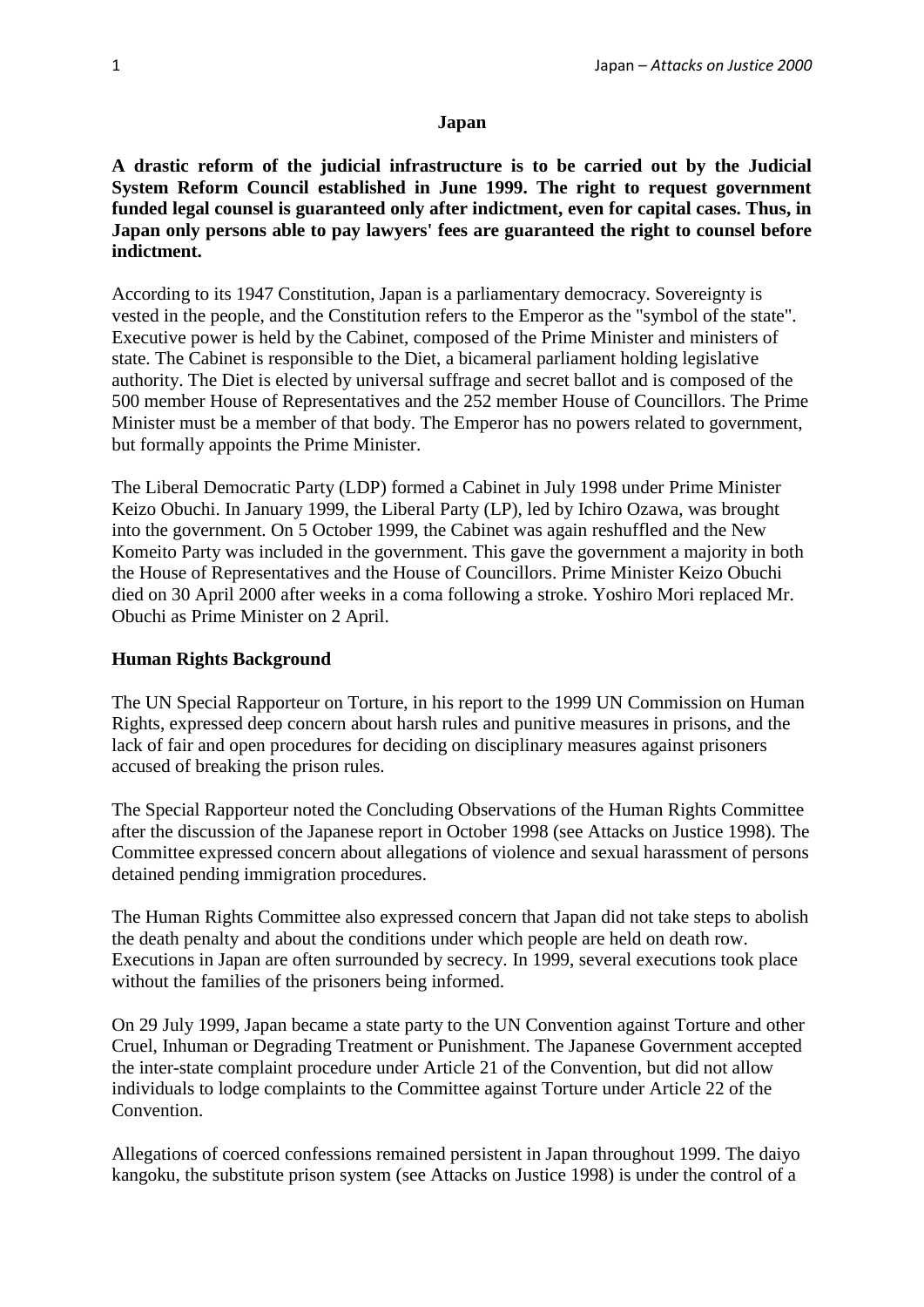non-investigating branch of the police. This lack of supervision by a separate authority presents an opportunity for the abuse of the rights of prisoners.

The Permanent Mission of Japan to the International Organisations in Geneva, in its reaction to the chapter on Japan in the 1998 edition of Attacks on Justice, said that detention officers treat prisoners properly and referred to the Constitution and the Code of Criminal Procedures under which torture and coerced confessions are forbidden. Allegations of coerced confessions, however, continue and a separate authority would better protect prisoners from possible mistreatment.

The issue of compensation for '"comfort women" who were detained and forced to provide sexual services to the Japanese military during the Second World War remained unresolved and the provision of funds by the Japanese Government through the Asian Women's Fund to individual victims was the subject of severe criticism from many victims and their defenders. The UN and the ILO called on the Japanese Government to fully compensate these women and to prosecute those responsible.

# **The Judiciary**

The Constitution establishes the independence of judges in the exercise of their duties. Judicial power is vested in the Supreme Court and inferior courts as established by law. The inferior courts include eight High Courts (with six additional branch courts), 50 District Courts (with 242 local branches), 50 Family Courts (also with 242 local branches) and 438 Summary Courts.

The Supreme Court has jurisdiction over appeals and those complaints specifically prescribed by the Code of Procedure. The opinion of every judge of the Supreme Court must be expressed in writing. The High Court has jurisdiction over appeals from judgements by the lower courts.

## *Appointment Procedures*

The Supreme Court consists of 15 justices, among them the Chief Justice, who is designated by the Cabinet, and formally appointed by the Emperor. The Cabinet appoints all other Supreme Court justices. Article 41 of the Court Organisation Law provides that Supreme Court justices shall be appointed from among persons "of broad vision and extensive knowledge of law, who are not less than forty years of age". The law also requires that at least ten of the Supreme Court justices have been a President of the High Court or a judge for at least ten years, or have been a judge of the Summary Court, a public prosecutor, a lawyer, or a professor or assistant professor of legal science for a total of at least 20 years.

Lower court judges are appointed by the Cabinet from a list prepared by the Supreme Court. The list is generally composed of persons who have passed the Bar and who have completed two years at the Legal Research and Training Institute. The recruits selected from the list serve as assistant judges for ten years, after which they can be appointed to full judicial positions, renewable every ten years.

## *Security of Tenure and Impeachment*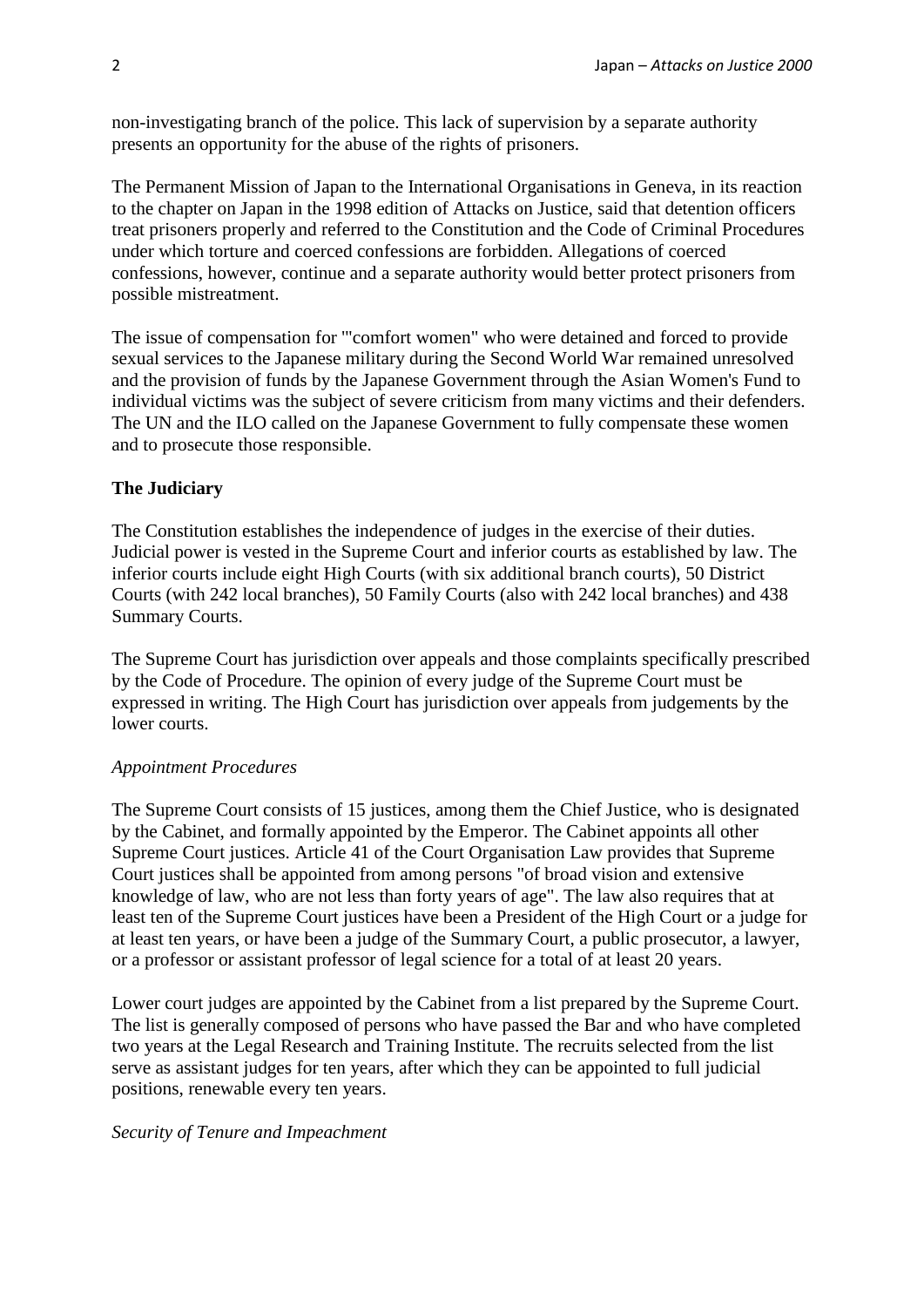The retirement age of Supreme Court judges is 70. As provided for in Article 79 of the Constitution, the appointment of the judges of the Supreme Court is reviewed at the first general election of the House of Representatives after a period ten years. When the majority of the voters favours the dismissal of a judge, he shall be dismissed. The Constitution provides that judges shall be removed only by public impeachment or when the judge has been declared mentally or physically incapable of performing his duties.

No disciplinary action is to be administered against a judge by any executive organ or agency. The Constitution provides, however, that when a judge has '"deviated from his duty, neglected his duty or degraded himself, he shall be subjected to disciplinary punishment by decisions as provided for elsewhere by law".

According to the Law of Impeachment of Judges enacted in November 1947 a judge is '"liable to be removed from his post on being impeached and convicted for either conduct in grave contravention of official duties or grave neglect of official duties; or other misconduct seriously affecting the integrity of a judge".

The Indictment Committee of Judges consists of five members of the House of Representatives and five members of the House of Councillors and is convened by the chairman or on request of at least five members of the Committee. The Indictment Committee investigates the request for indictment, but it may also entrust the investigation to government officials. A resolution to remove or suspend a judge requires a two thirds majority vote of the members. The proceedings of the Committee are not open to the public.

A Court of Impeachment consisting of seven members of the House of Representatives and seven members of the House of Councillors considers the written indictments. The Court of Impeachment must notify the indicted judge upon receiving a written indictment, whereupon the indicted judge is entitled to retain a lawyer. The provisions of the laws and ordinances concerning criminal procedure will apply.

Oral proceedings are conducted in public and a written judgement is determined by a two thirds majority of the judges participating in the hearing. A judge shall be removed upon the pronouncement of a judgement; however the position may be recovered if, after five years, a justification exists or any new evidence is found which rebuts the cause for removal.

According to the Court Organisation Law, the courts at all levels are responsible for their own administration and supervision by means of a Judicial Assembly at each level, and the corresponding chief judge. The Judicial Assembly of the Supreme Court is ultimately responsible for the administration of the judiciary.

The Judicial Assembly is comprised of all the Supreme Court justices with the Chief Justice as its chair. A General Secretariat assists the Supreme Court judges. The Supreme Court General Secretariat, together with the Legal Training and Research Institute, sponsors conferences and study sessions on various topics, including the interpretation of the law.

The recommendations of these conferences are compiled by the General Secretariat and distributed to the judges for application when deciding cases. It is feared that this practice allows the General Secretariat to exercise de facto control and influence over the Judicial Assembly and consequently, the judiciary.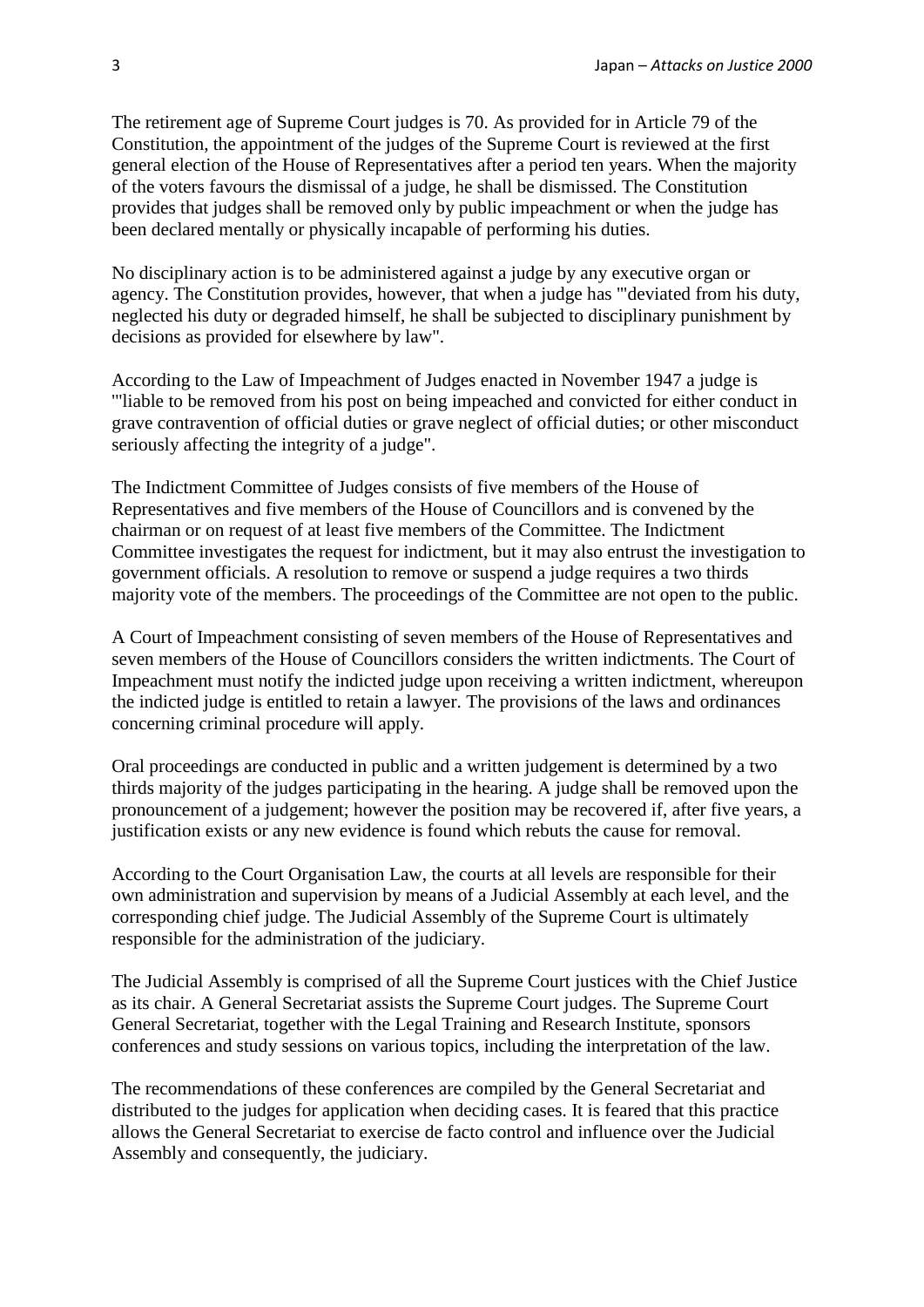## *Judicial System Reform Council*

In June 1999, the law for establishing the Judicial System Reform Council was enacted. The Council, within the government and comprising thirteen members appointed by the Cabinet, aims to draft in two years proposals for Japan's judiciary in the 21st century. On 21 December 1999, the Council published a report "Aiming at Judicial System Reform," which states that drastic reform of the judicial infrastructure, whereby human resources and systems are integrated, is essential.

## *Japan Judges Network*

Progress in terms of the independence and freedom of judges was made when, on 18 September 1999, twenty judges from all over the country gathered to form the Japan Judges Network aimed at an open legal system. Their first effort was to publish the book "Judges Appeal!" authored by twelve members under their real names. On 30 October 1999, they held a symposium in Osaka at which four judges on active duty expressed their opinions on several themes.

As previously reported (see Attacks on Justice 1998) Japanese judges have been restrained with respect to joining organisations and making statements outside court since the Supreme Court in 1970 issued a warning to judges not to become members of a politically coloured organisation. The Network therefore specifies that "the Network shall not have political or labour union type characteristics".

# **Lawyers**

The Constitution provides under Article 34 that there shall be no arrest or detention without privilege of counsel. Article 40 para. 1 of the Criminal Procedures Code (CCP) guarantees the right to counsel for all suspects and accused.

The right to request government funded legal counsel, however, is guaranteed by the CCP only after indictment, even for capital cases. Thus in Japan, only persons able to pay lawyers' fees are guaranteed the right to counsel before indictment. Through the efforts of the Bar Associations, the Duty Attorney System, supported by funds from the lawyers themselves, gives free first visits with counsel. For suspects who require pre-indictment counsel but are unable to pay lawyers' fees, there is a legal aid system run by the Japan Legal Aid Foundation.

#### **Cases**

Tsutsumi Sakamoto lawyer: Mr. Sakamoto and his wife and son were slayed in 1989 by the Aum Shinrikyo or Aum Supreme Truth, the violent sect that is accused of plotting the nerve gas attack on the Tokyo subway in March 1995 that killed 12 people and injured thousands. Mr. Sakamoto was an anti-sect lawyer that represented families of some of the cult's members. In October 1998, Mr. Okazaki, a former member of the sect, was convicted for these murders and sentenced to death.

Yoshihiro Yasuda lawyer: Mr. Yasuda is the chief defence counsel for Chizuo Matsumoto (alias Shoko Asahara), founder of the Aum Shinrikyo or the Aum Supreme Truth, a violent sect. Mr. Yasuda has also served as defence counsel in many death penalty cases and is well